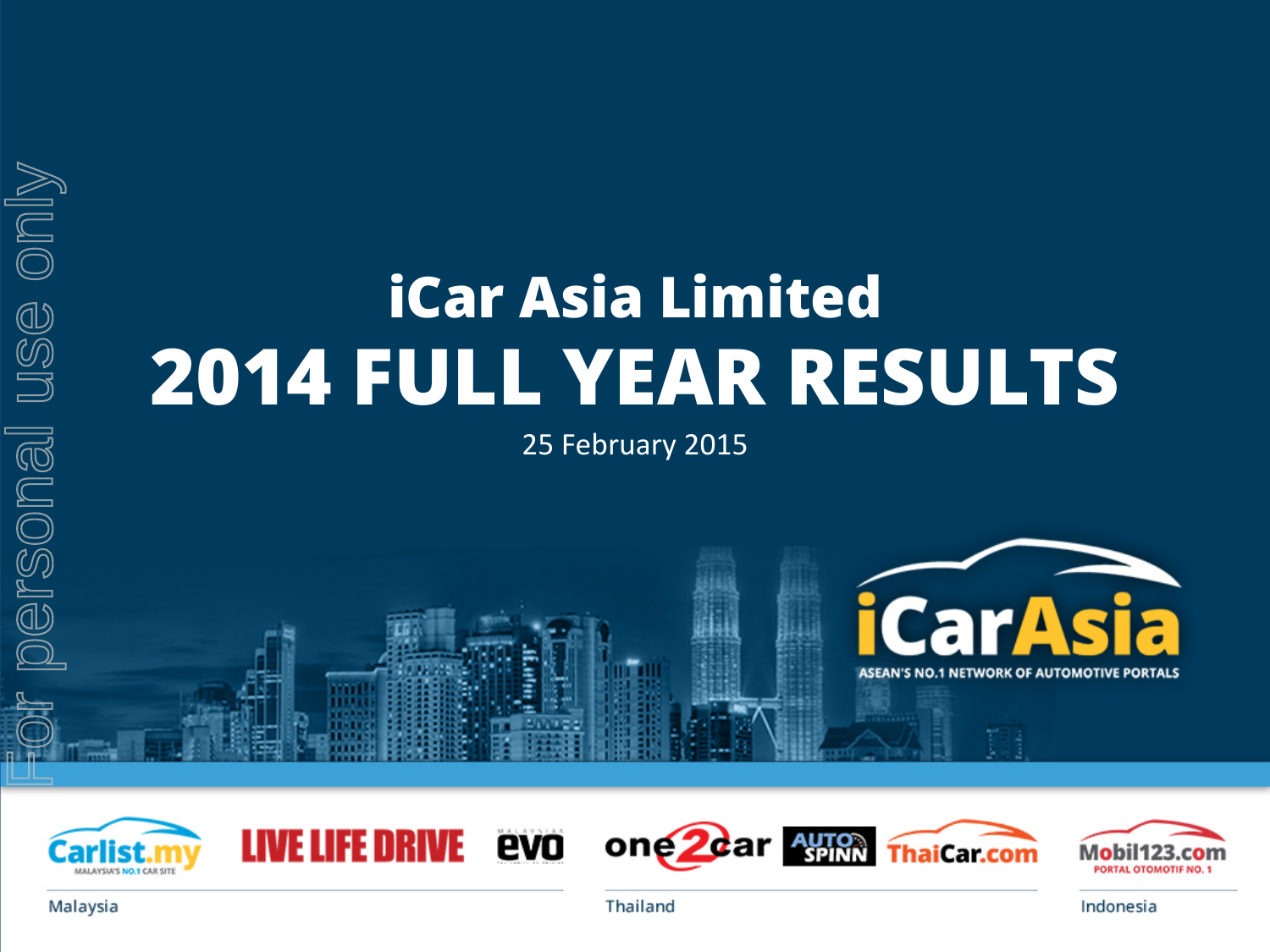# **ORGANISATIONAL STRUCTURE**











**INDONESIA**



iCar Asia Limited (ASX:ICQ) owns and operates ASEAN's No. 1 network of automotive portals.

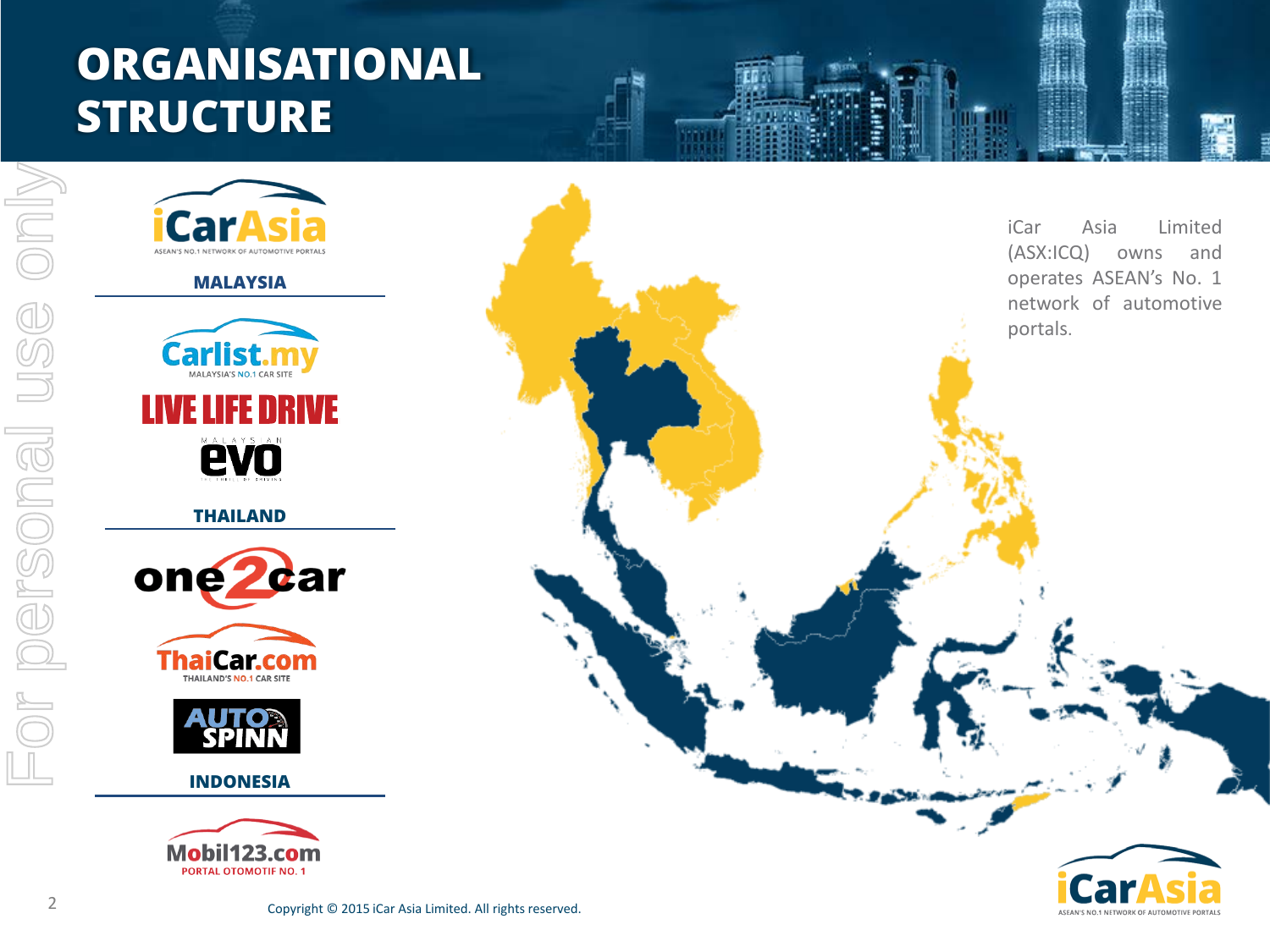# For personal use only For personal use only

# **THE MARKET OPPORTUNITY**

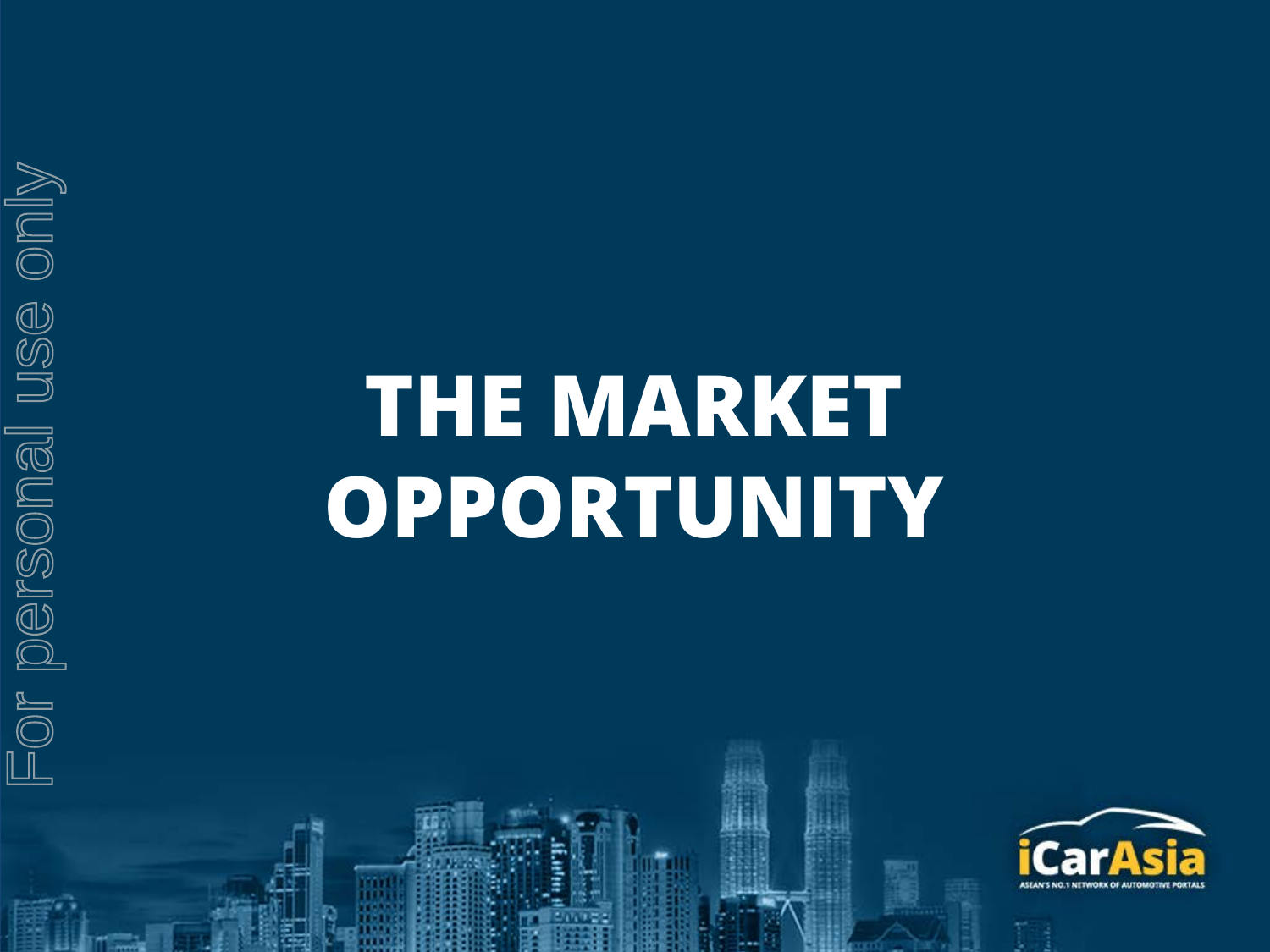## **MARKET OPPORTUNITY: ADDRESSABLE MARKET**



The combined population of the markets in which iCar Asia operates is over 350 million, with over 111 million people with fixed line internet access, and over 115 million connected smartphones and tablets.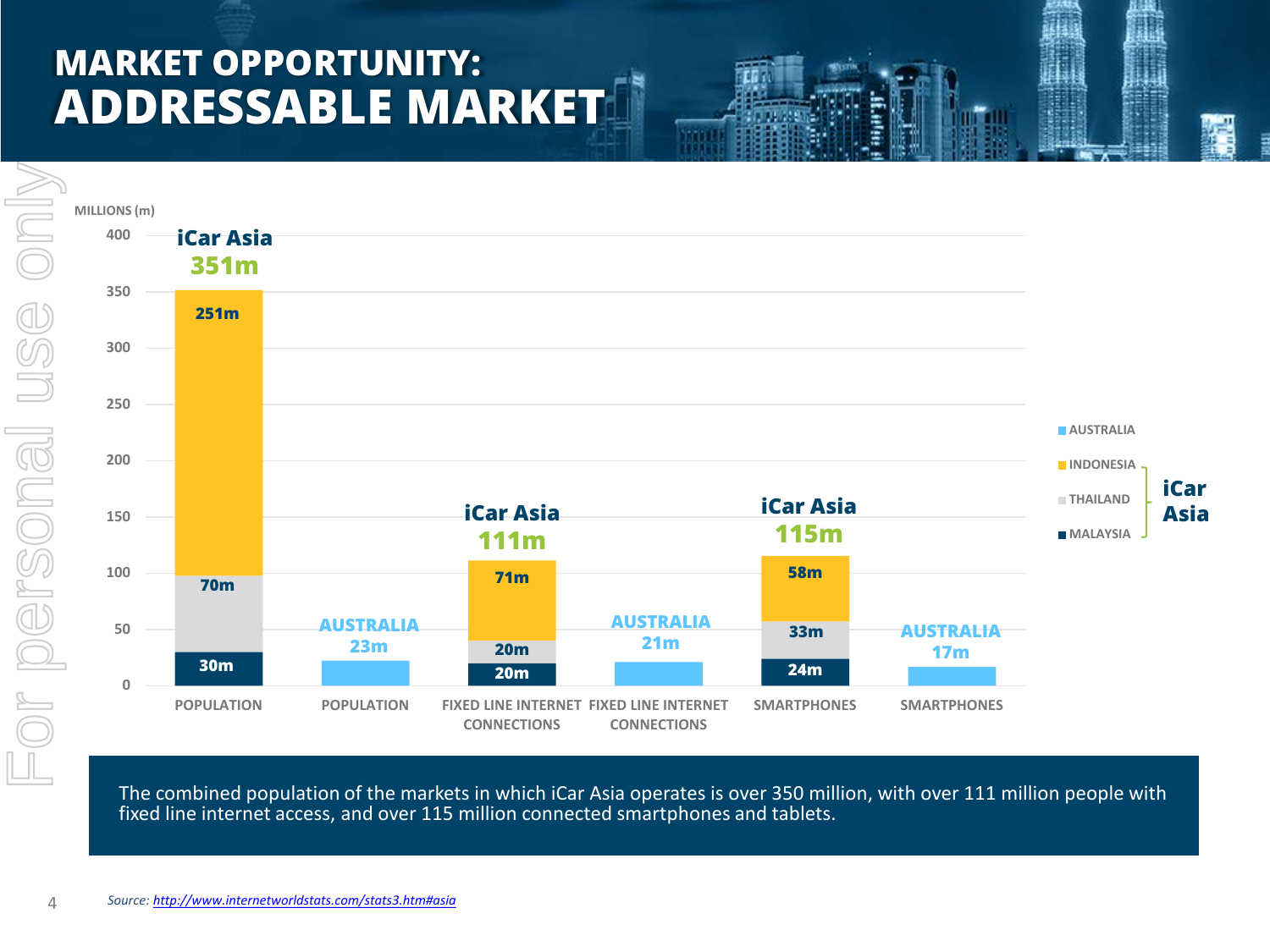## **MARKET OPPORTUNITY: CAR OWNERSHIP POTENTIA**

**US\$5,000 GDP per capita** is a widely **accepted inflection point** when vehicle ownership in a country enters a high growth stage.



iCar Asia's markets are already above or near the US\$5,000 inflection point and are poised to see significant growth in vehicle ownership.

*Source: International Monetary Fund. (\*) forecast, International Road Federation Source: "Vehicle Ownership & Income Growth, Worldwide: 1960-2030" J. Dargay, D.Gately, M. Sommer, 2007*

*Source: World Bank NB: Vehicle includes cars, buses, and freight vehicles but do not include two- wheelers*

 $\geq$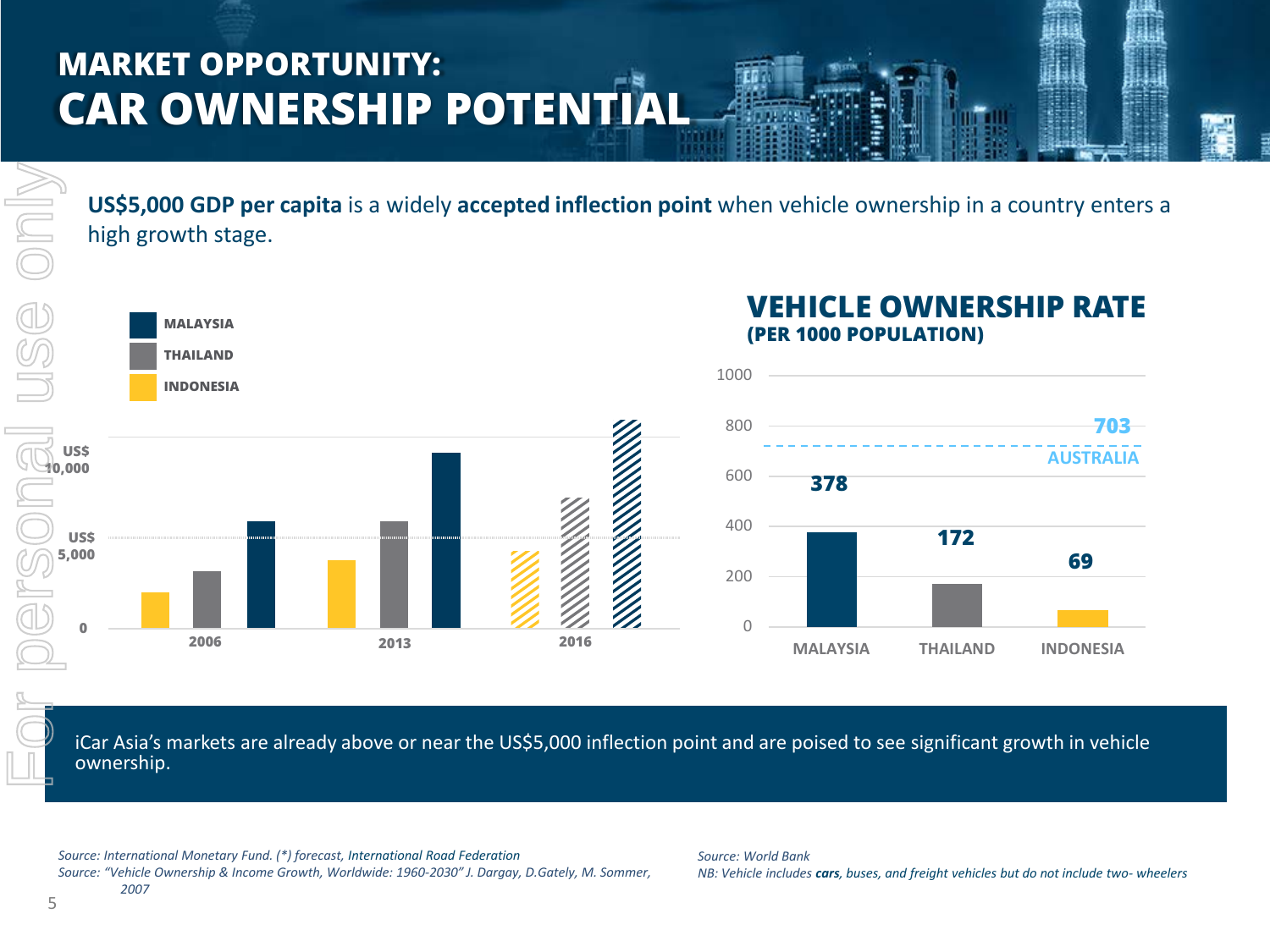## **MARKET OPPORTUNITY: CAR SALES**



- New Car Sales volumes and total car ownership in iCar Asia's 3 markets of operation are already substantially higher than those of Australia and also growing much faster.
- Car prices are priced similarly and often higher than cars are priced in developed markets such as Australia.

*Sources AU:<http://www.abs.gov.au/ausstats/abs@.nsf/mf/9309.0/> MY: Malaysia Automotive Industry (MAI), Frost & Sullivan*

*TH: Statista 2015, Federation of Thai Industries ID: Gaikindo, ID Motor Association*

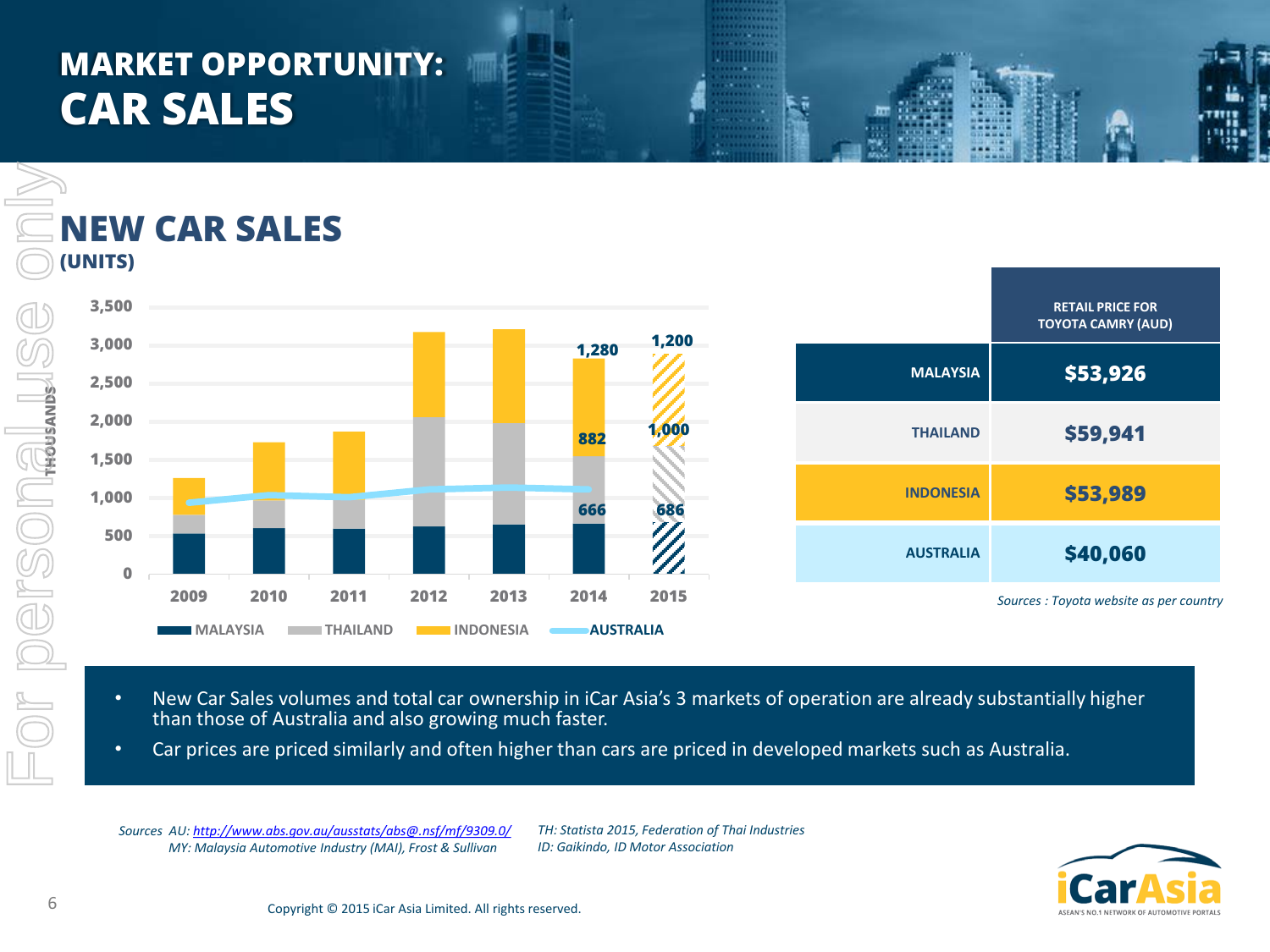# **MARKET OPPORTUNITY : AUTOMOTIVE ADVERTISING GROWTH**

| <b>ASBILLION</b>               | <b>TOTAL ADVERTISING</b><br><b>SPEND 2014</b> | <b>AUTOMOTIVE SPEND</b><br>(Global Average 2014 – 9%) | <b>ONLINE SHARE OF</b><br><b>ADVERTISING 2014</b> | <b>APPROX ONLINE AD</b><br><b>SPEND 2014 (A\$m)</b> | <b>FORECAST GROWTH RATE</b><br>IN ONLINE ADVERTISING SPEND 2015 |
|--------------------------------|-----------------------------------------------|-------------------------------------------------------|---------------------------------------------------|-----------------------------------------------------|-----------------------------------------------------------------|
| <b>MALAYSIA (MY)</b>           | 4.2                                           | 0.38                                                  | 1.8%                                              | 76                                                  | 25%                                                             |
| <b>THAILAND (TH)</b>           | 3.75                                          | 0.34                                                  | 5.0%                                              | 188                                                 | 34%                                                             |
| <b>INDONESIA (ID)</b>          | <b>11.16</b>                                  | 1.0                                                   | 4.7%                                              | 530                                                 | 79%                                                             |
| <b>TOTAL</b><br>(MY & TH & ID) | 19.11                                         | 1.72                                                  | 4.2%                                              | 794                                                 | 69%                                                             |
| <b>AUSTRALIA</b>               | 12.17                                         | 1.1                                                   | 30%                                               | 3,651                                               | 9%                                                              |

- Total combined advertising spend in iCar Asia's 3 markets of operation is already 57% larger than Australia's advertising market and continues to grow at between 5-10% per annum.
- Globally, automotive advertising on average accounted for 9% of total advertising spend in 2014. In iCar Asia's markets, the automotive advertising segment continues to grow at between 25-50% per annum.
- **•** In iCar Asia's markets, online advertising is still in its infancy, with approximately 4% of total advertising spend currently online, forecast to grow at 69% in 2015. In mature markets, online advertising accounts for closer to 30% of total advertising

*Source: ADEX 2014, 2014 Neilsens Global adview pulse report, Frost & Sullivan report 2012, TH – Digital Advertising Association, Global Media Intelligence report – eMarketer, e-Marketer's Interactive guide to worldwide Ad Spending, MY – Aegis Global Advertising Expenditure report May 2013.*

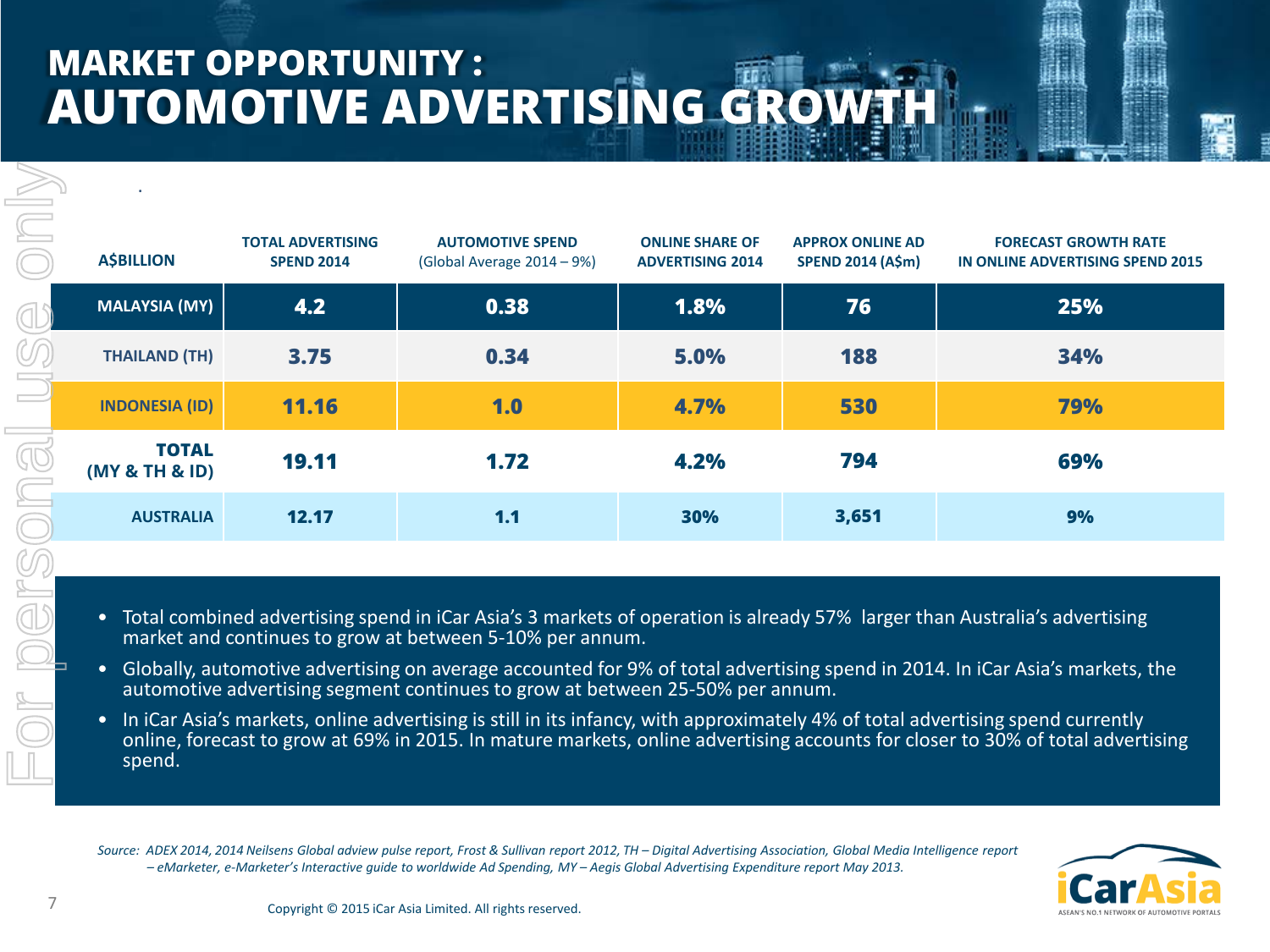## **MARKET OPPORTUNITY: SUMMARY**

|                  |                                          | <b>iCar Asia's Markets</b><br>(MY, TH, ID)                                                                                                                                       | <b>AUSTRALIA</b>                                                                                           |
|------------------|------------------------------------------|----------------------------------------------------------------------------------------------------------------------------------------------------------------------------------|------------------------------------------------------------------------------------------------------------|
|                  | <b>ADDRESSABLE</b><br><b>MARKET</b>      | Combined population of 351 million with over 111 million<br>people with fixed line internet access, and over 115 million<br>connected smartphones and tablets. And growing fast. | Population of 23m people with<br>limited remaining growth in<br>internet penetration.                      |
|                  | <b>CAR OWNERSHIP</b><br><b>POTENTIAL</b> | Low car ownership with high growth potential.                                                                                                                                    | Ownership levels have not<br>changed for many years and are<br>not expected to grow                        |
| <b>CAR SALES</b> |                                          | Already 3 times the size of Australia and growing much faster<br>with car prices of similar or greater value.                                                                    | Vehicle sales numbers have<br>remained relatively steady for<br>many years and are not<br>expected to grow |
|                  | <b>ADVERTISING</b>                       | Online share of total advertising still low, but growing rapidly.                                                                                                                | Online share of total advertising<br>already approximately 30%                                             |
| 8                |                                          | Copyright © 2015 iCar Asia Limited. All rights reserved.                                                                                                                         |                                                                                                            |

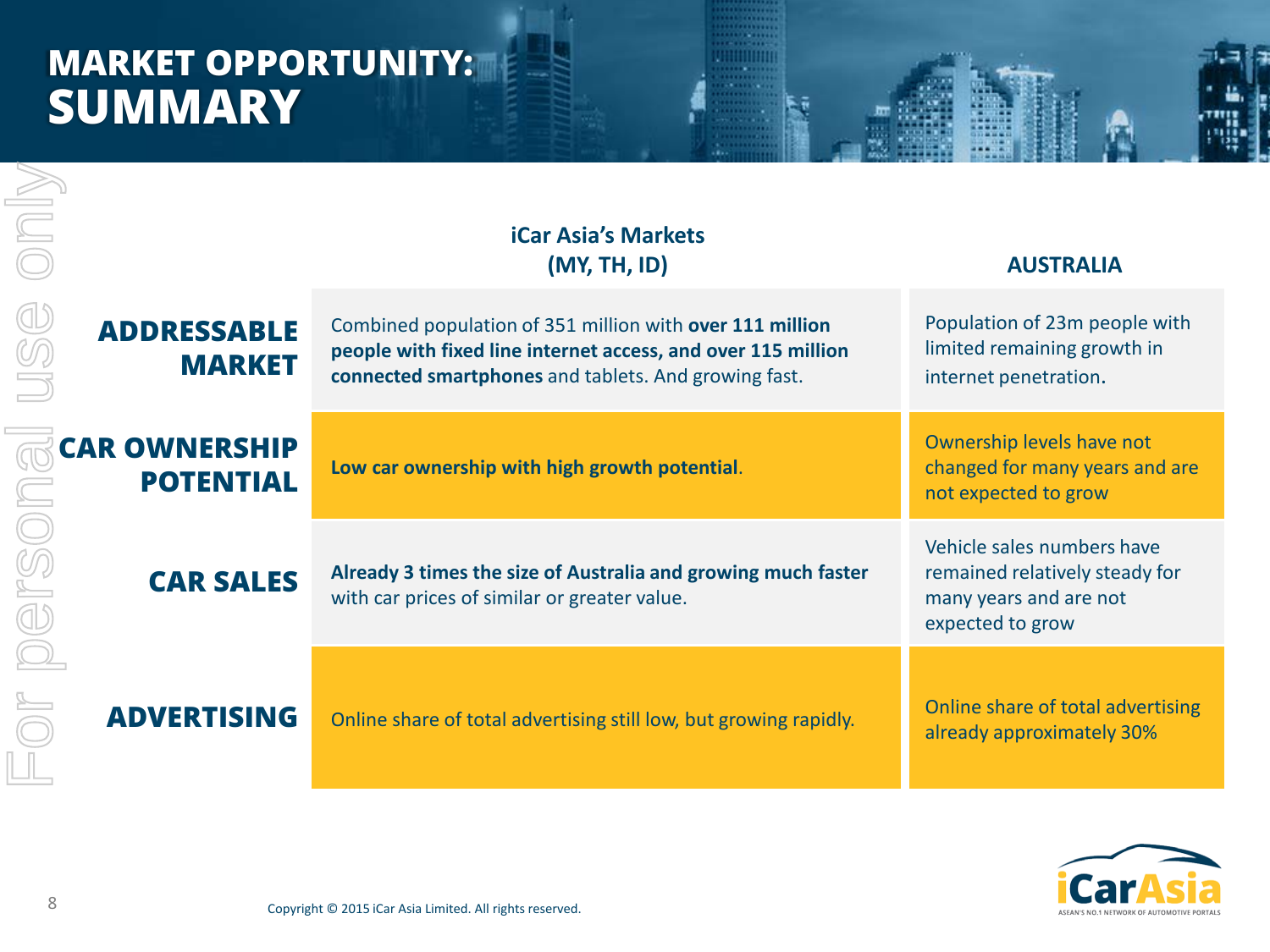

# **STRATEGY**

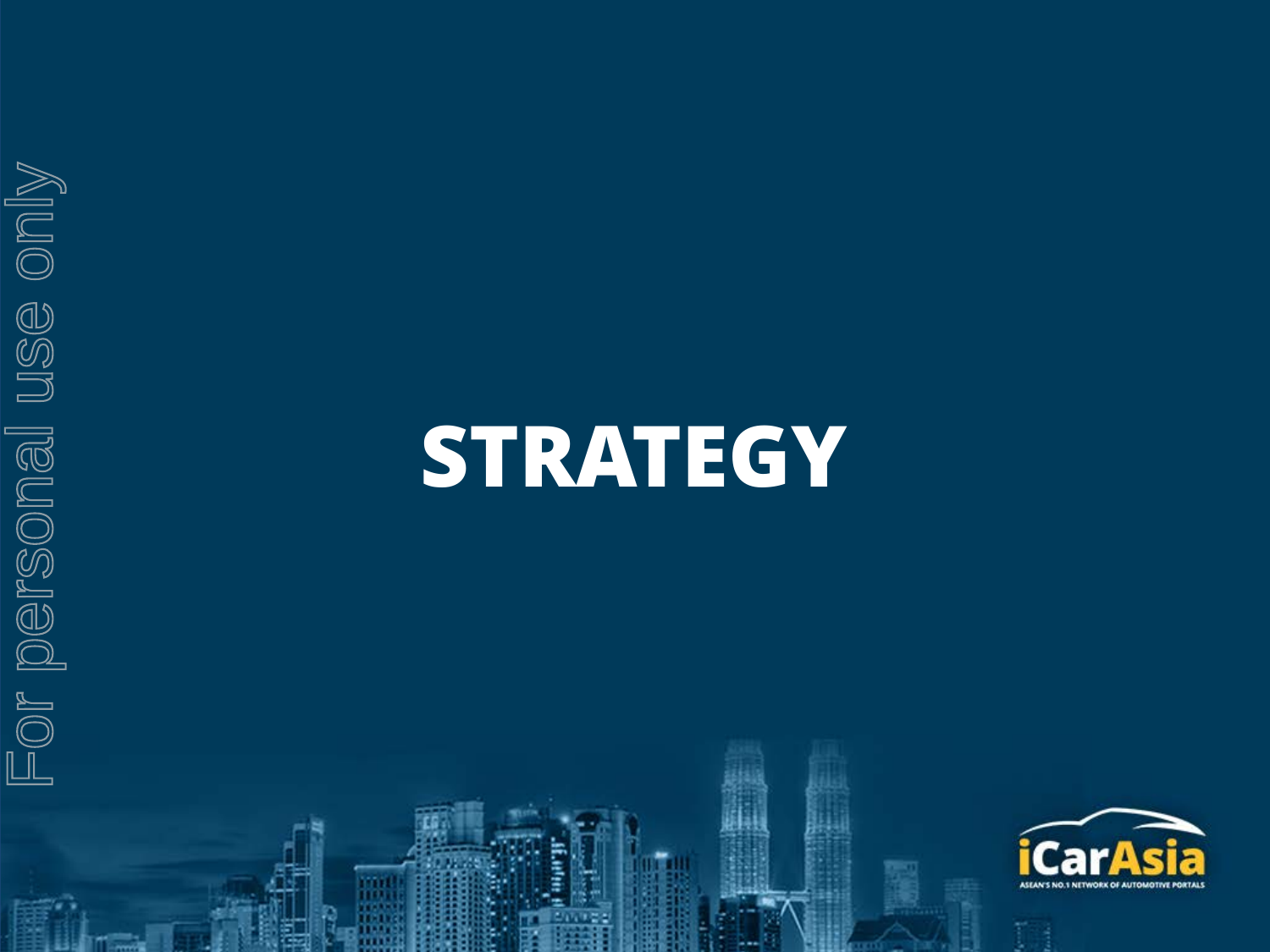# **iCar Asia: VISION & ROADMAP**

# **OUR VISION**

**We are passionate about iCar Asia becoming ASEANS'S LARGEST & MOST TRUSTED AUTOMOTIVE DIGITAL MARKETPLACE, connecting over 600 million buyers and sellers**

**Start Up** 

phase

& secure funding

## **OUR PURPOSE**

**Change and improve the way people buy cars in ASEAN**



Demonstrate path to profitability expand to new territories & revenue channels





10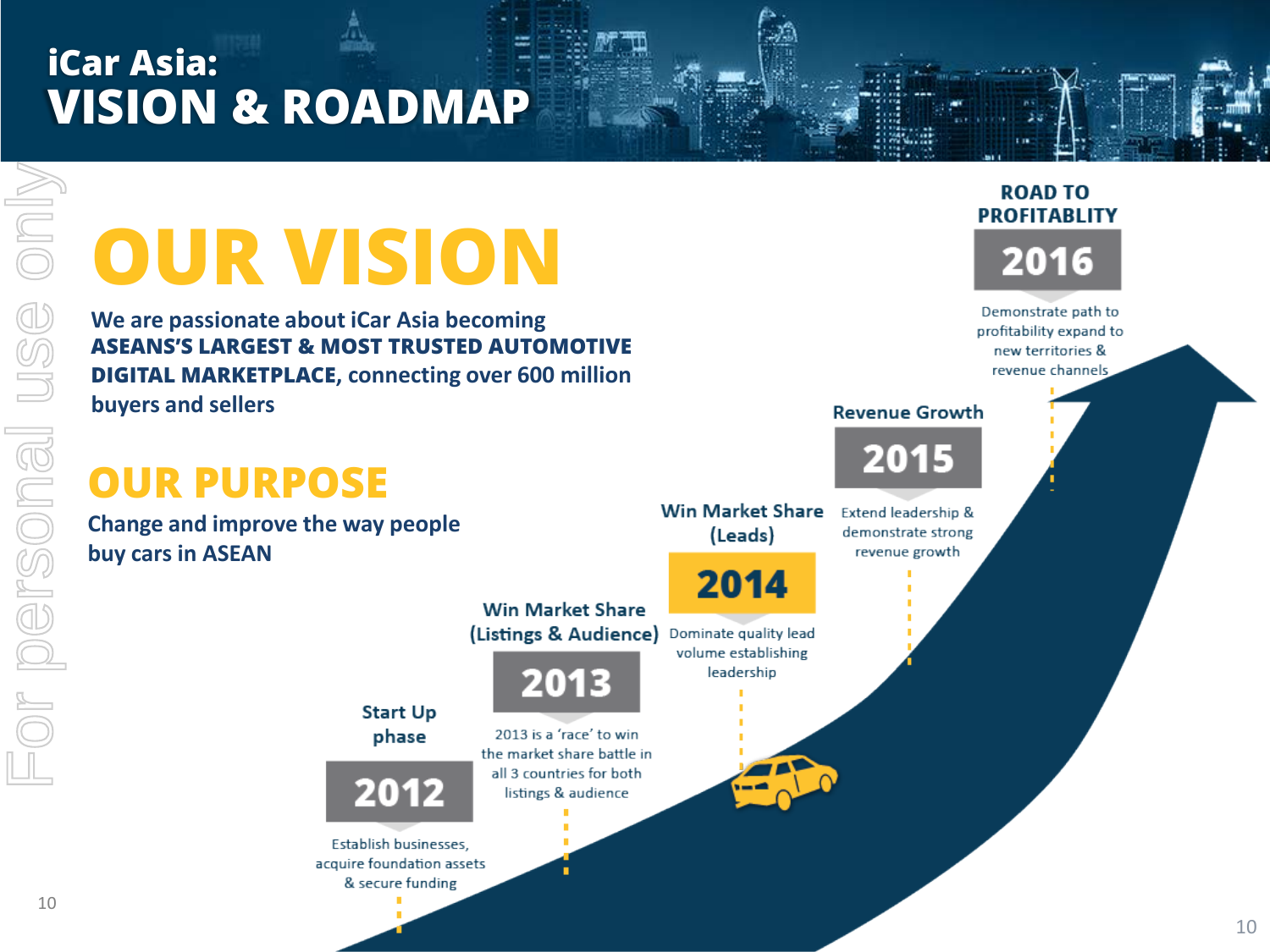# **iCar Asia: BUSINESS MODEL/STRATEGY**

**'Products & Services focused on the 3 month buying funnel from research to purchase for both new and used vehicles'**



# **WIN RACE**

#### **TO OWN VIRTUOUS CYCLE**

**LISTING & CONTENT** No.1 in Volume & Quality **AUDIENCE** No.1 in Unique Visitors & Engagement Metrics

#### **LEADS**

No.1 Lead Provider to Dealers, Private Sellers and Manufacturers

#### **REVENUE**

Monetisation of dominant number 1 market leadership position



MIUO

USC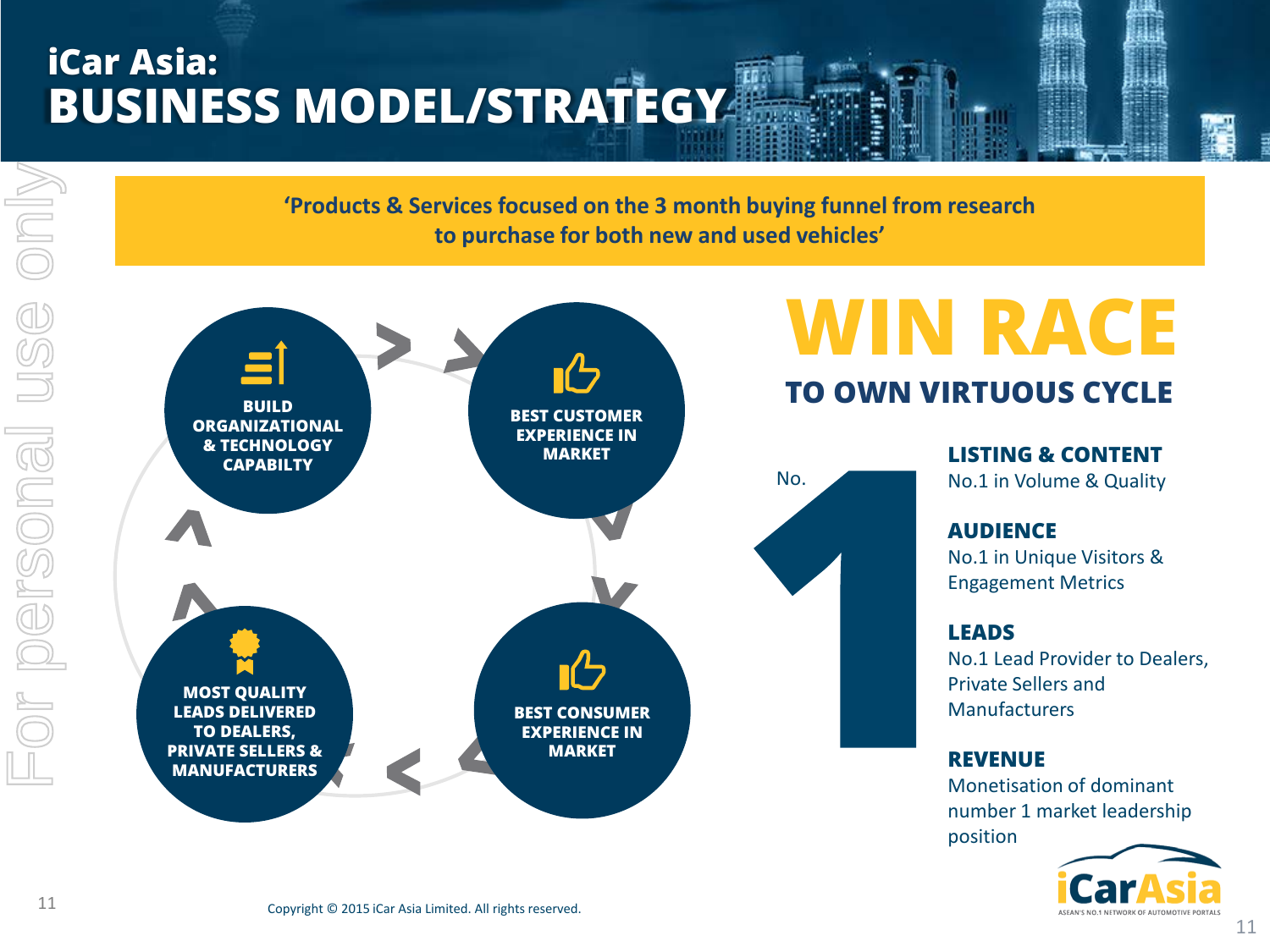For personal use only For personal use only

# **PERFORMANCE UPDATE**

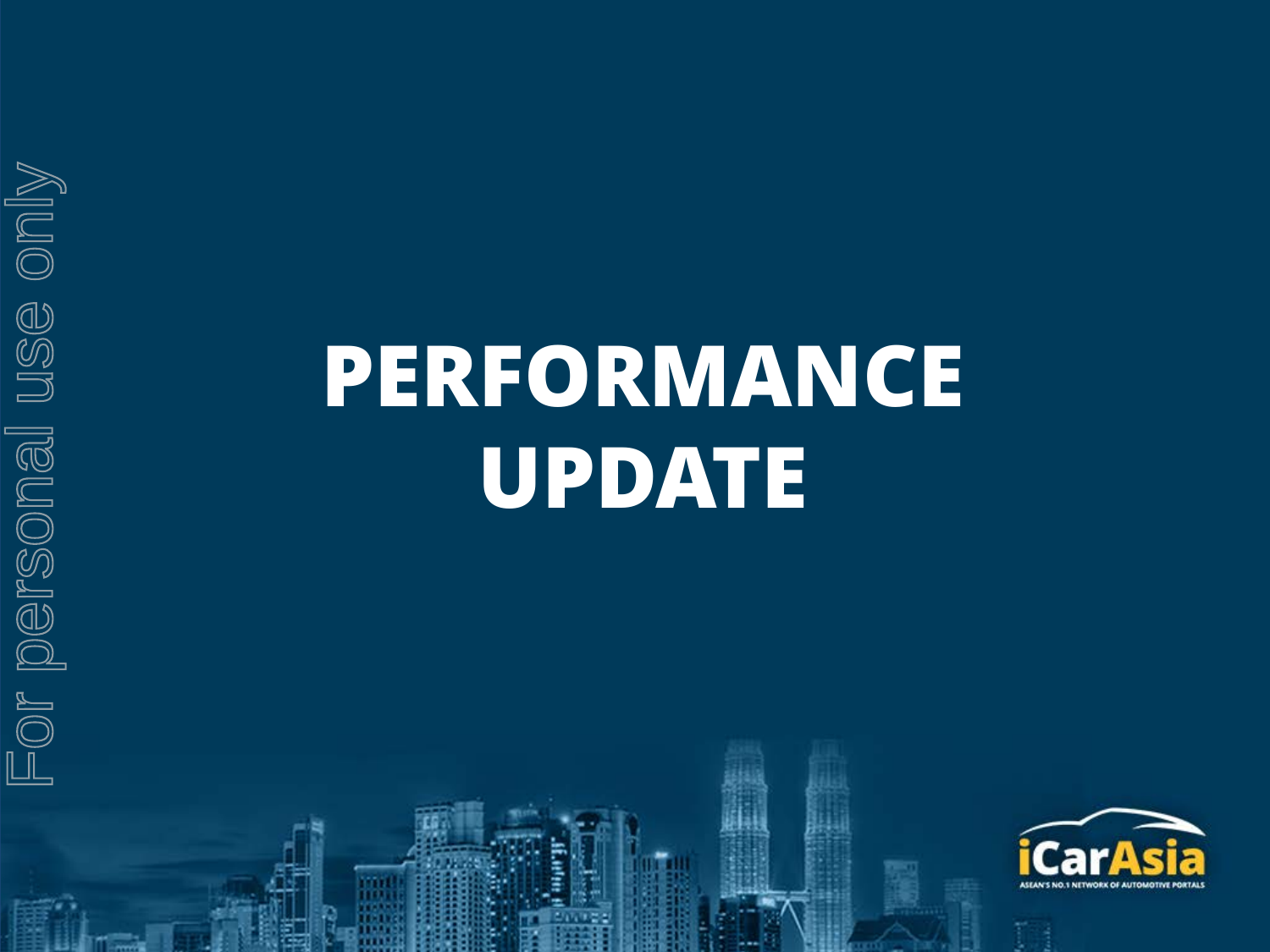# **2014: FINANCIAL STATEMENTS**

|                                                  |                  | <b>CONSOLIDATED</b><br>(Year ended 31 December 2014)                                                                                        |               | <b>Closing cash:</b><br>\$15.36M<br>Receipts from customers 2014:<br><b>\$2.91M</b><br>Receipts from customers 2013::<br><b>\$1.06M</b> |  |  |
|--------------------------------------------------|------------------|---------------------------------------------------------------------------------------------------------------------------------------------|---------------|-----------------------------------------------------------------------------------------------------------------------------------------|--|--|
| <b>FINANCIAL</b><br><b>PERFORMANCE</b>           | 2014<br>\$('000) | 2013<br>\$('000)                                                                                                                            | <b>CHANGE</b> |                                                                                                                                         |  |  |
| <b>Revenue</b>                                   | 2,814            | 1,446                                                                                                                                       | 95%           |                                                                                                                                         |  |  |
| <b>Costs</b>                                     | (16,005)         | (8,350)                                                                                                                                     | (92%)         |                                                                                                                                         |  |  |
| <b>EBITDA</b>                                    | (13, 191)        | (6, 905)                                                                                                                                    | (91%)         | % growth 2013 to 2014:                                                                                                                  |  |  |
| <b>NPAT</b>                                      | (16, 700)        | (6,902)                                                                                                                                     | (142%)        | 174%                                                                                                                                    |  |  |
| <b>One-off Items</b>                             |                  |                                                                                                                                             |               |                                                                                                                                         |  |  |
| <b>One2Car transaction costs</b>                 | (167)            | Revenue almost doubled year on year as the company began to<br>$\bullet$<br>monetise the Malaysian classifieds business, with receipts from |               |                                                                                                                                         |  |  |
| <b>Impairment of Indonesian</b><br><b>Assets</b> | (3,041)          | customers increasing by 174% Year on Year.<br>Costs grew 92% year on year as the company continued to invest in<br>$\bullet$<br>growth.     |               |                                                                                                                                         |  |  |
| Acceleration FMA contract                        |                  |                                                                                                                                             |               |                                                                                                                                         |  |  |

• 2014 saw numerous one-off costs, including those associated with the acquisition of One2Car in Thailand and non-cash asset value adjustments.

For personal use only

ersonal

MIDIO

 $\circled{0}$ 

**Acceleration EVO asset** 

**amortisation (304)**

**Underlying NPAT (13,188)**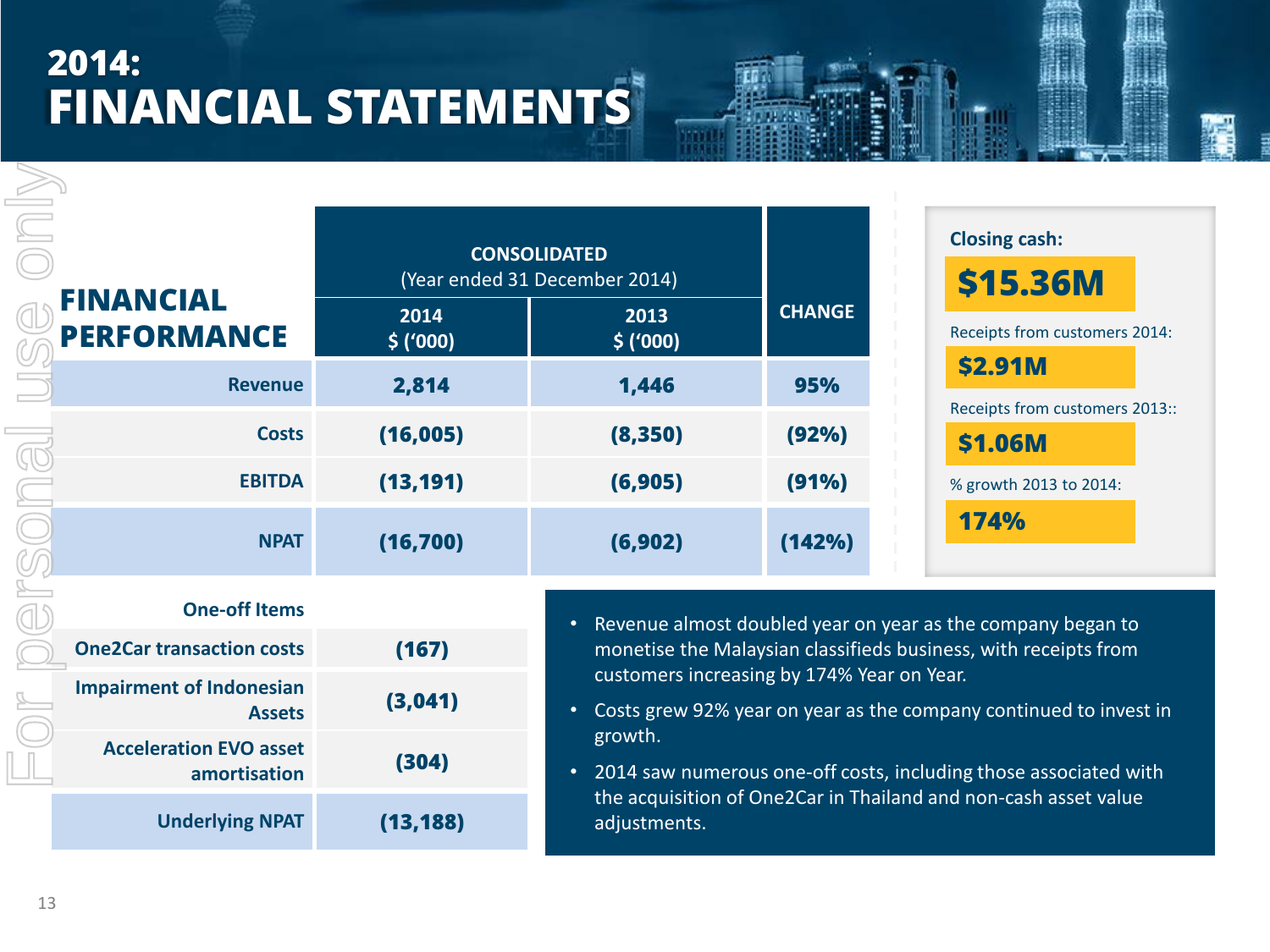# **2014: MALAYSIA – Carlist.my**





- Listings numbers continue to increase, establishing Carlist.my as the only site a car buyer needs to visit with more cars than anywhere else.
- Audience continued to grow and provide consistency as carlist.my builds a strong brand position in Malaysia as the only place to buy and sell cars.
- Leads grew strongly with 50% growth during the year proving to sellers that Carlist.my works.



*Source: Audience, Listings & Leads , Effective Measure, December 2014*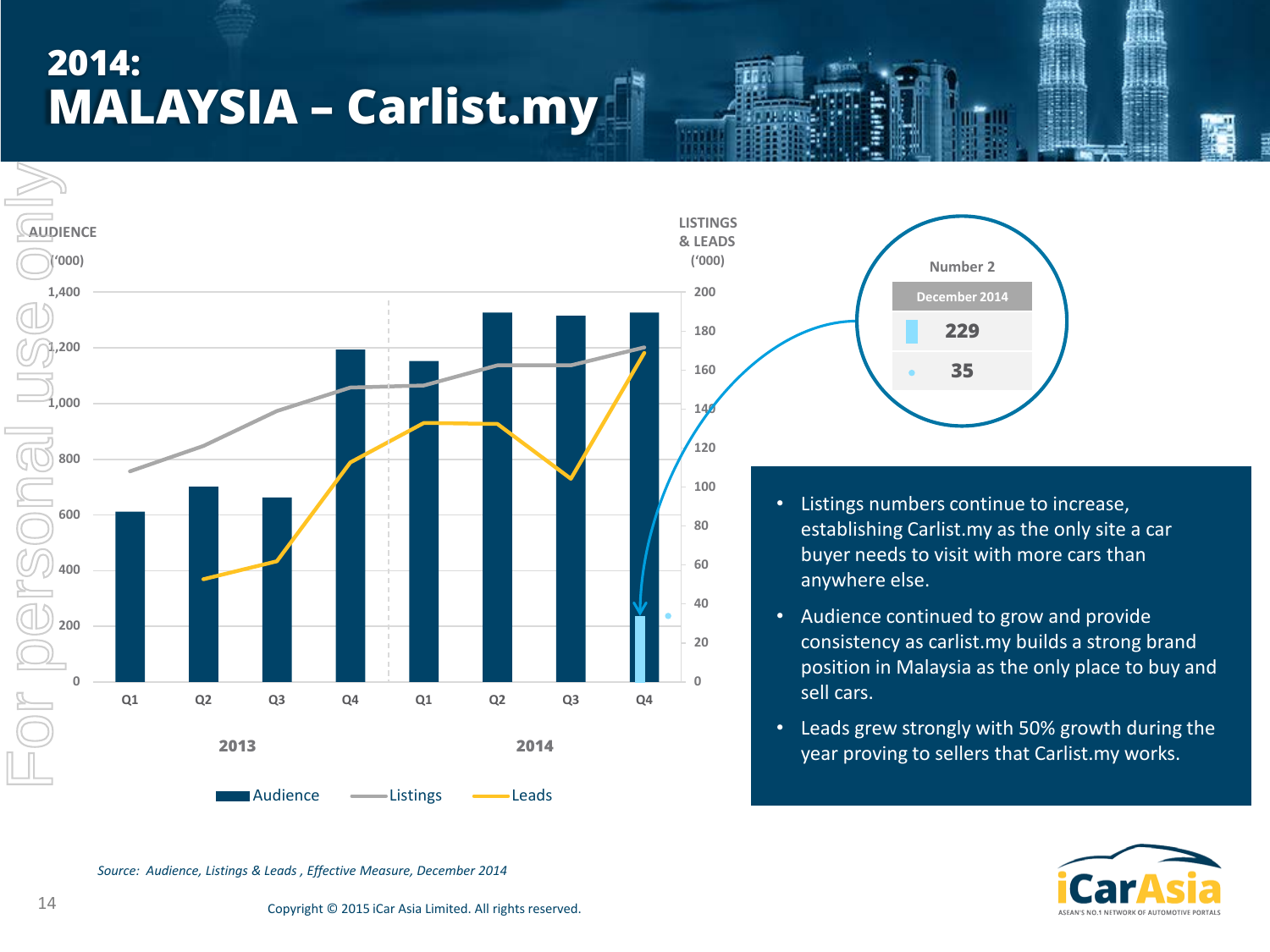# **2014: MALAYSIA – Carlist.my**





- Monetisation of car dealers commenced in 2014. Strong growth in paid feature listing accounts owing to market leadership position finishing with over 1,500 unique dealers paying.
- Successful launch of Response Management System (RMS), beginning to establish Carlist.my and the RMS as essential products for the running of a successful dealership with nearly 1,600 unique dealers using the system in December.
- The introduction of the 'bump' depth product, grew tremendously through the year growing almost 700%. Focus on education with dealers that "bumps" create "leads" which helps them sell more cars.



*Source: Audience, Listings & Leads , Effective Measure, December 2014*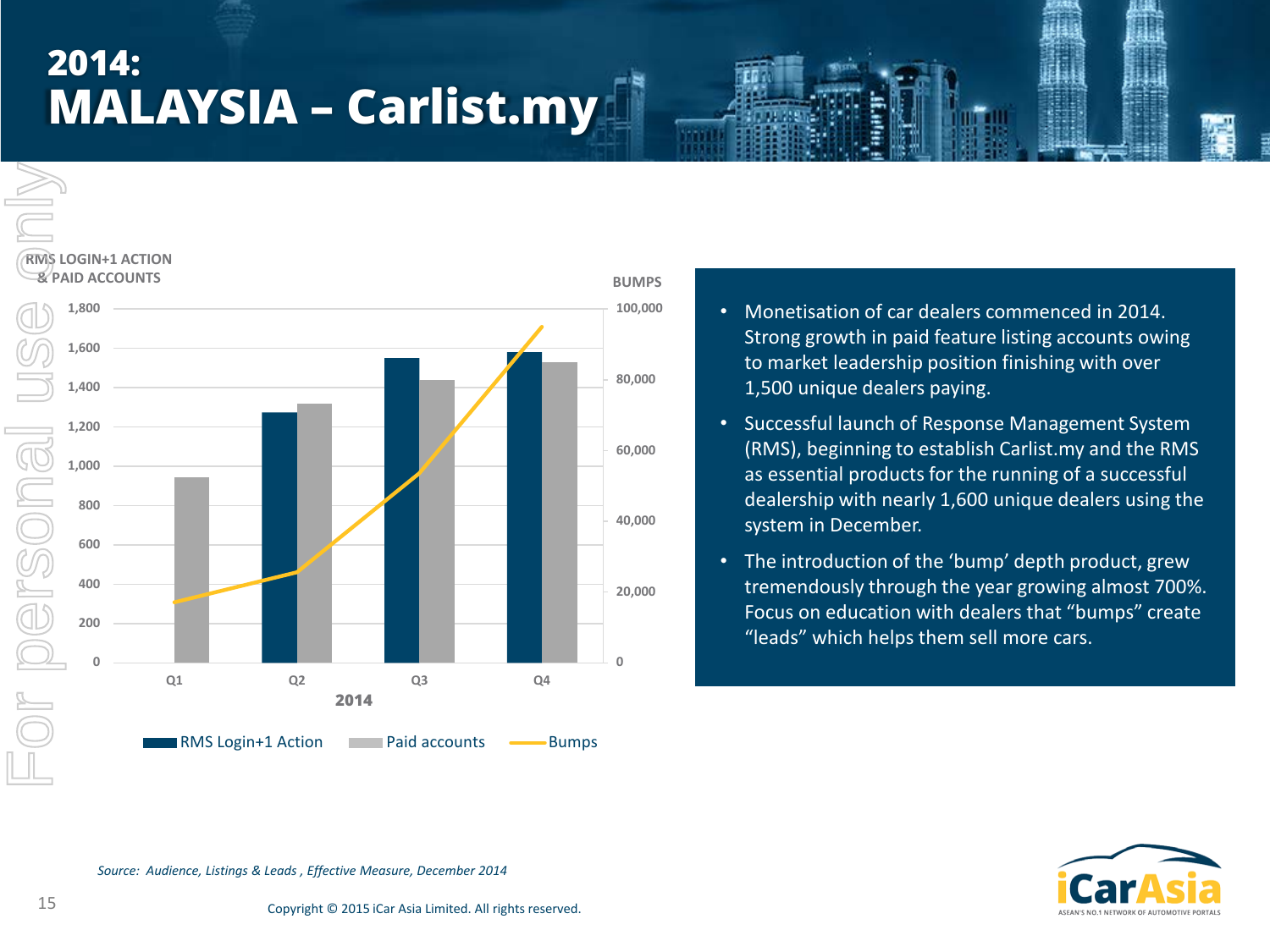## **2014: THAILAND – One2Car, ThaiCar.com, Autospinn.com**



- Acquisition of market-leading One2Car.com propels iCar Asia to market dominant position with over 1.3M car buyers visiting the site in December.
- Close to 1,700 Dealers already paying to advertise on a basic subscription model.
- Integration of one2car.com and iCar Asia's existing business has been completed creating greater efficiencies and focus on stronger revenue growth.

*Source: Audience & Leads, Effective Measure, December 2014*

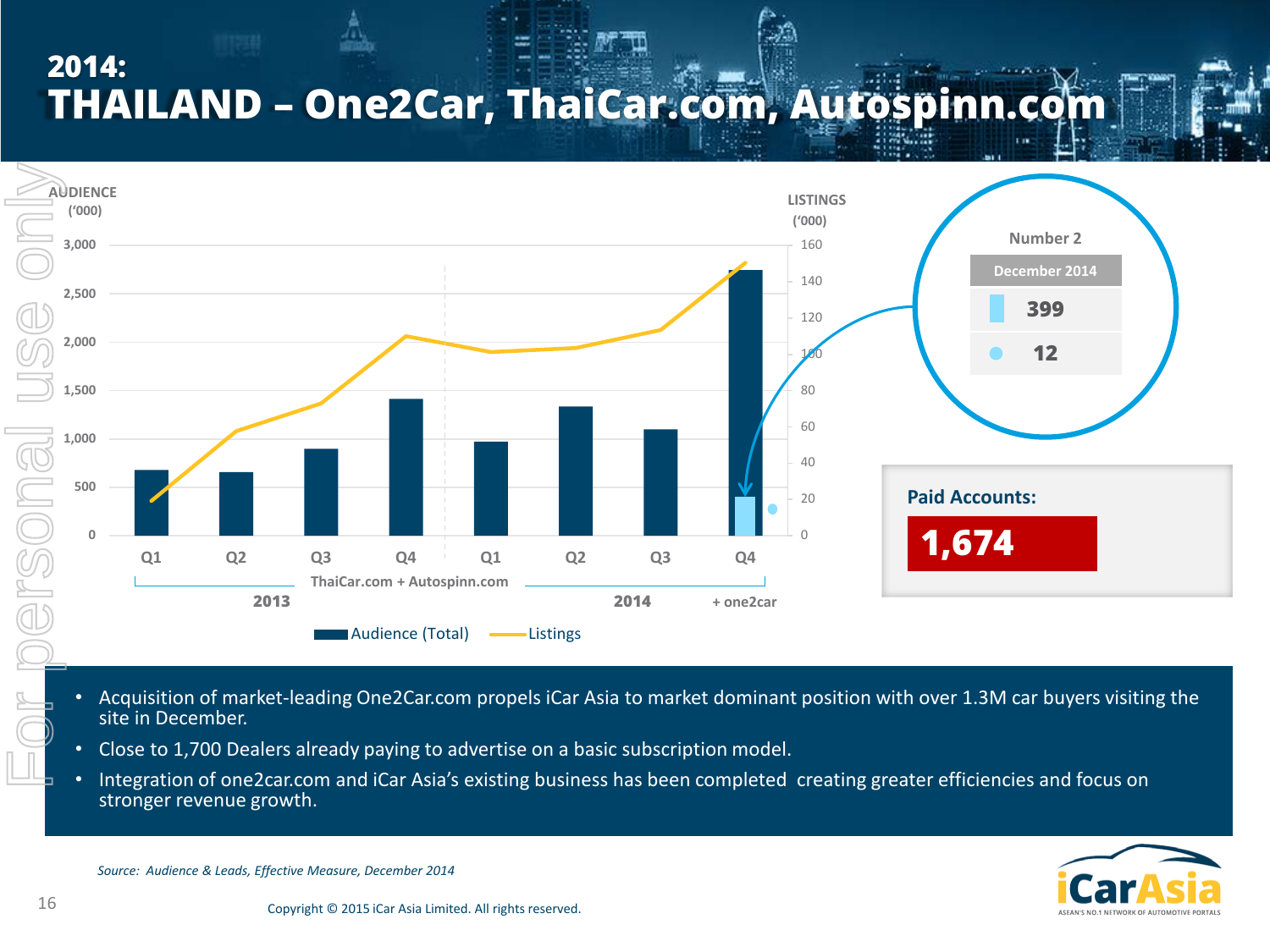# **2014: INDONESIA – Mobil123.com**





- Leadership in listings clearly established in Greater Jakarta
- Tremendous growth in both audience and leads with close to 50% growth from the beginning of the year in both critical operating metrics.
- Launch of RMS in December 2014 has seen very encouraging and rapid dealer take up in terms of usage, with over 1,300 car dealers already having logged in and used the system.

**Number 2 December 2014 424 21 RMS Logins + 1 Action Unique Dealers Who Featured A Listing Bumps/Edits 1,321 961 5,681**



*Source: Audience, Listings & Leads, Effective Measure, December 2014*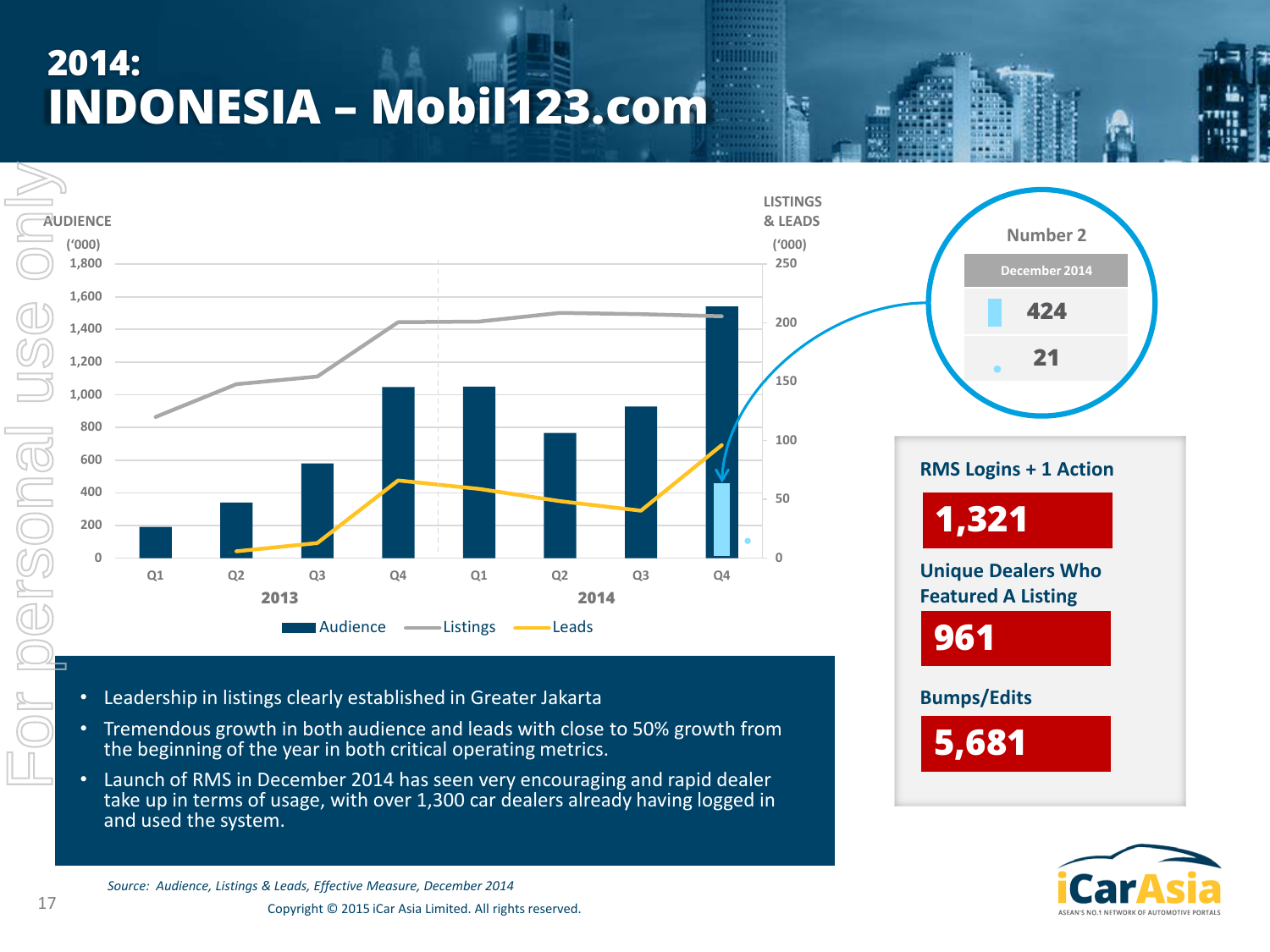# **2014: BUSINESS PROGRESS**

### **During September 2014, we said our focus was to: How we performed:**

- Continue to grow our core metrics, particularly audience & leads to establish clear marketleadership in each country. **1**
- Launch the RMS in Indonesia **2**
- Launch Website Versions 2.0\* in each country, improving the user experience and more deeply integrating listings and content **3**

- We DID establish market-leadership in all three countries of operation. **1**
- We DID launch RMS in Indonesia to huge success with over 1,300 Dealers logging in and using the system during its first month of deployment in December 2014. **2**
- We DID launch Version 2.0 in Indonesia which resulted in strong growth in audience for Mobil123.com. Version 2.0 programs are well underway for both Malaysia and Thailand. **3**

For personal use only

or personal

USS

Only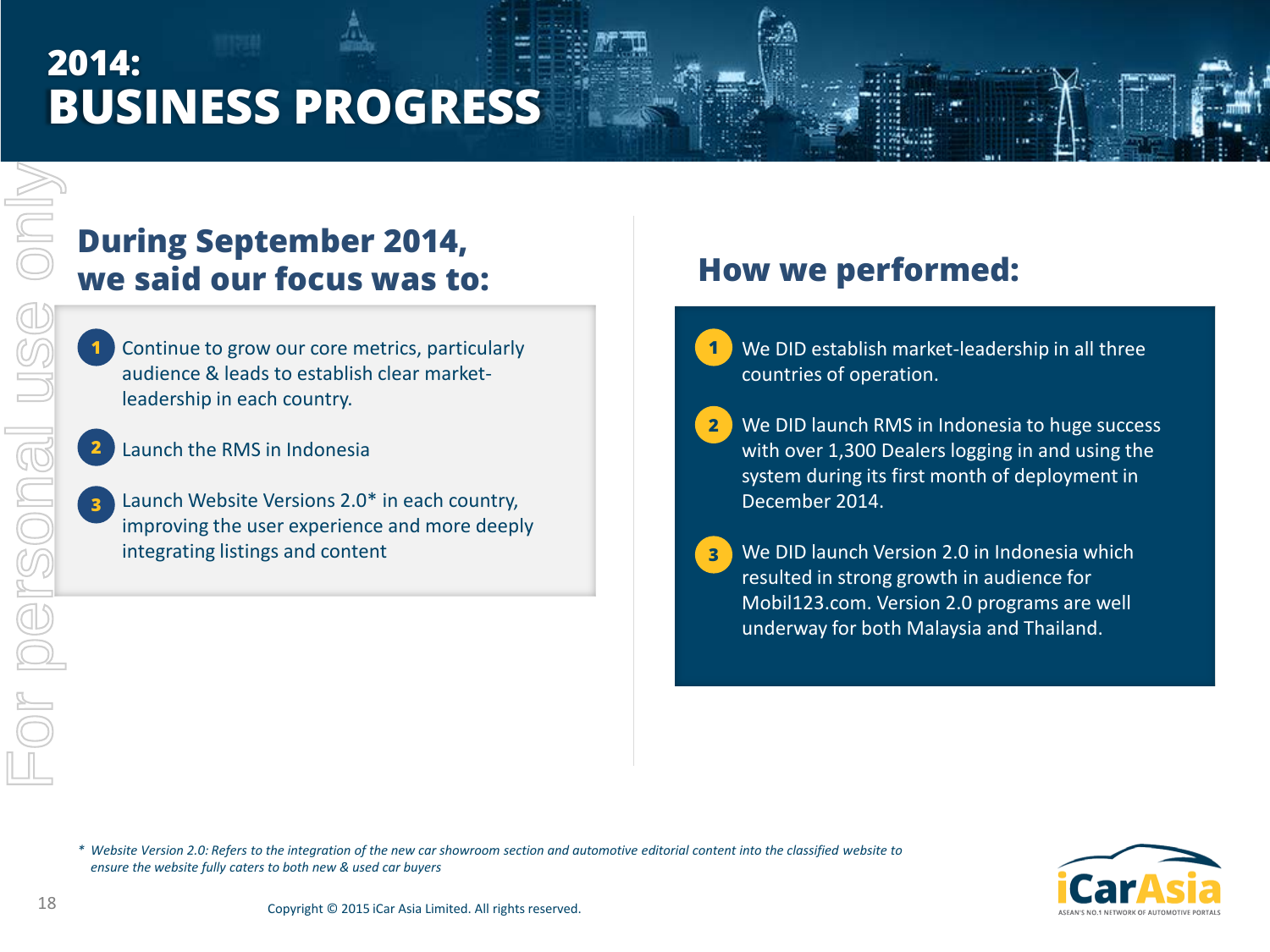# **H1 2015: BUSINESS OBJECTIVES**

## **What to expect from iCar Asia next:**

- **MALAYSIA: Demonstrate revenue growth and launch Website Version 2.0. 1**
- **THAILAND: Launch the RMS and demonstrate revenue growth. 2**
- **INDONESIA: Demonstrate continuing Dealer penetration and engagement. 3**
- **ALL: Growth in core metrics of Audience & Leads. 4**



For personal use only

pr personal use

MIDIO